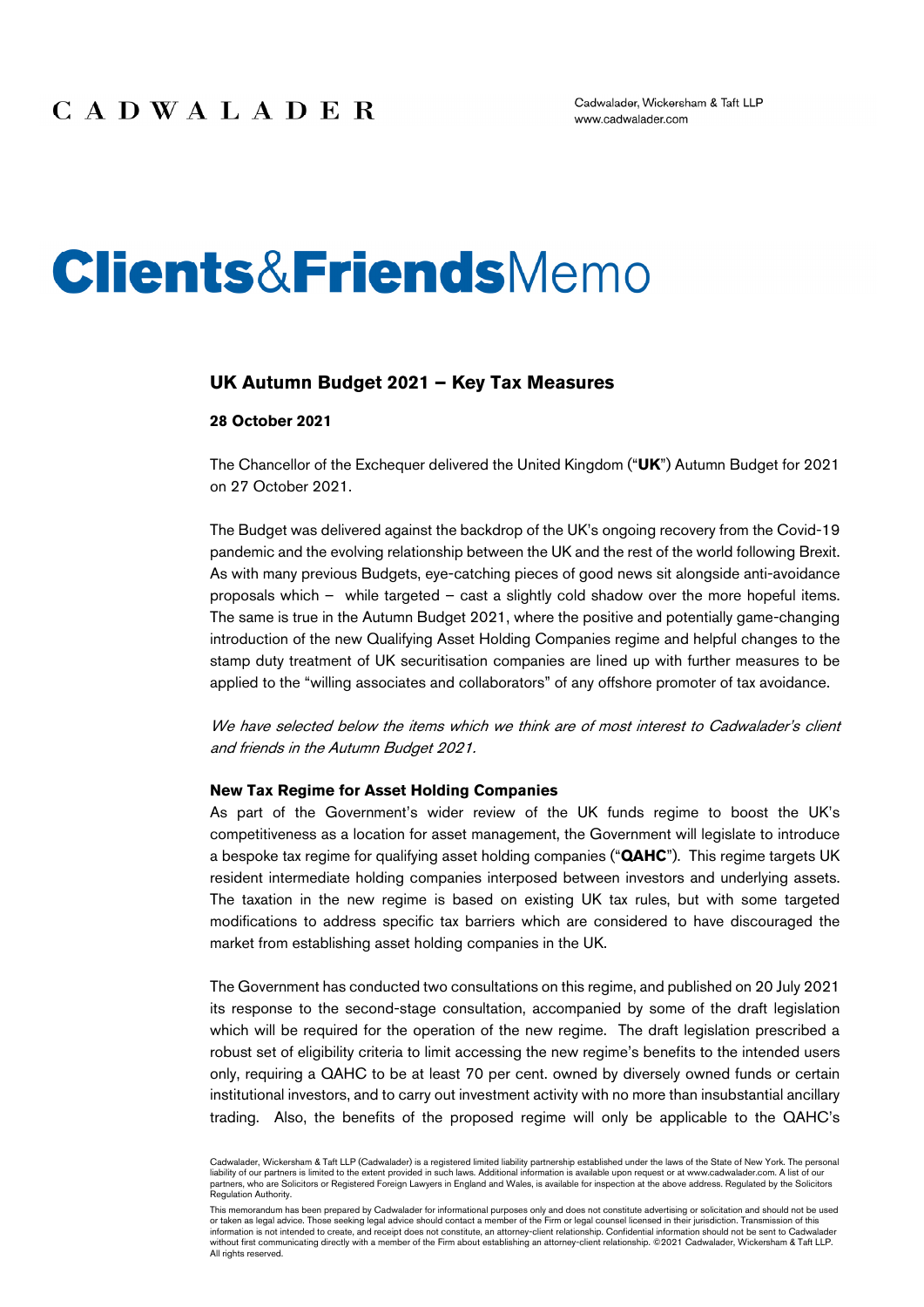investment activity in respect of certain asset classes, such as non-UK land, certain shares and loans, and any derivative contract in relation to any asset previously mentioned.

Under the draft legislation and the accompanying policy paper, these benefits will include certain modifications to the corporation tax rules (such as allowing deductions for interest payments on certain profit-participating and results-dependent loans, exempting gains on disposal of certain shares and non-UK property, and exempting profits of a QAHC's non-UK property business, where those profits are subject to tax in a non-UK jurisdiction), withholding tax rules (by exempting withholding in relation to interest in respect of securities held by investors in that QAHC) and stamp taxes rules (by exempting repurchases by a QAHC of share and loan capital which it previously issued from stamp duty and stamp duty reserve tax).

The Budget confirms that this regime is intended to be legislated in Finance Bill 2021-22, and refers to the two consultations and the draft legislation. The policy paper in the Budget sets out further benefits that a QAHC will enjoy under the regime (in addition to those mentioned in the policy paper published on 20 July 2021). These additional benefits include exempting the associated profits that arise from loan relationships and derivative contracts and allowing certain amounts paid to certain "non-domiciled" residents by a QAHC to be treated as non-UK source when such individuals claim the remittance basis for the purposes of UK income tax and capital gains tax.

The publications accompanying the Autumn Budget do not include a full suite of revised draft legislation for the QAHC regime. It therefore remains to be seen what further legislative changes will be made in respect of the points still being considered by the Government in accordance with its response to the second-stage consultation in July 2021 and the additional modifications mentioned in the Budget. In relation to the value added tax ("**VAT**") treatment of fund management fees, the Government has announced in the Autumn Budget that it will consult on options to simplify the VAT treatment of fund management fees, a critical remaining piece in the regime before a successful launch can be achieved.

#### **Real Estate Investment Trusts ("REIT")**

Responses to the asset holding company consultation in relation to investments in real estate led to proposals for changes to the REIT regime. With effect from 1 April 2022, the Government has announced that amendments will be made to the rules applying to REITs, including by relaxing or removing some of the conditions which determine whether a company qualifies to be a UK REIT.

Among other things, the proposed changes remove the requirement for REIT shares to be admitted to trading on a recognised stock exchange where institutional investors hold at least 70 per cent. of the ordinary share capital in the REIT, remove the "holders of excessive rights" charge where property income distributions are paid to investors entitled to gross payment, and introduce a new simplified "balance of business" test so that a REIT may not be required to prepare the additional statements required where the full test is otherwise met.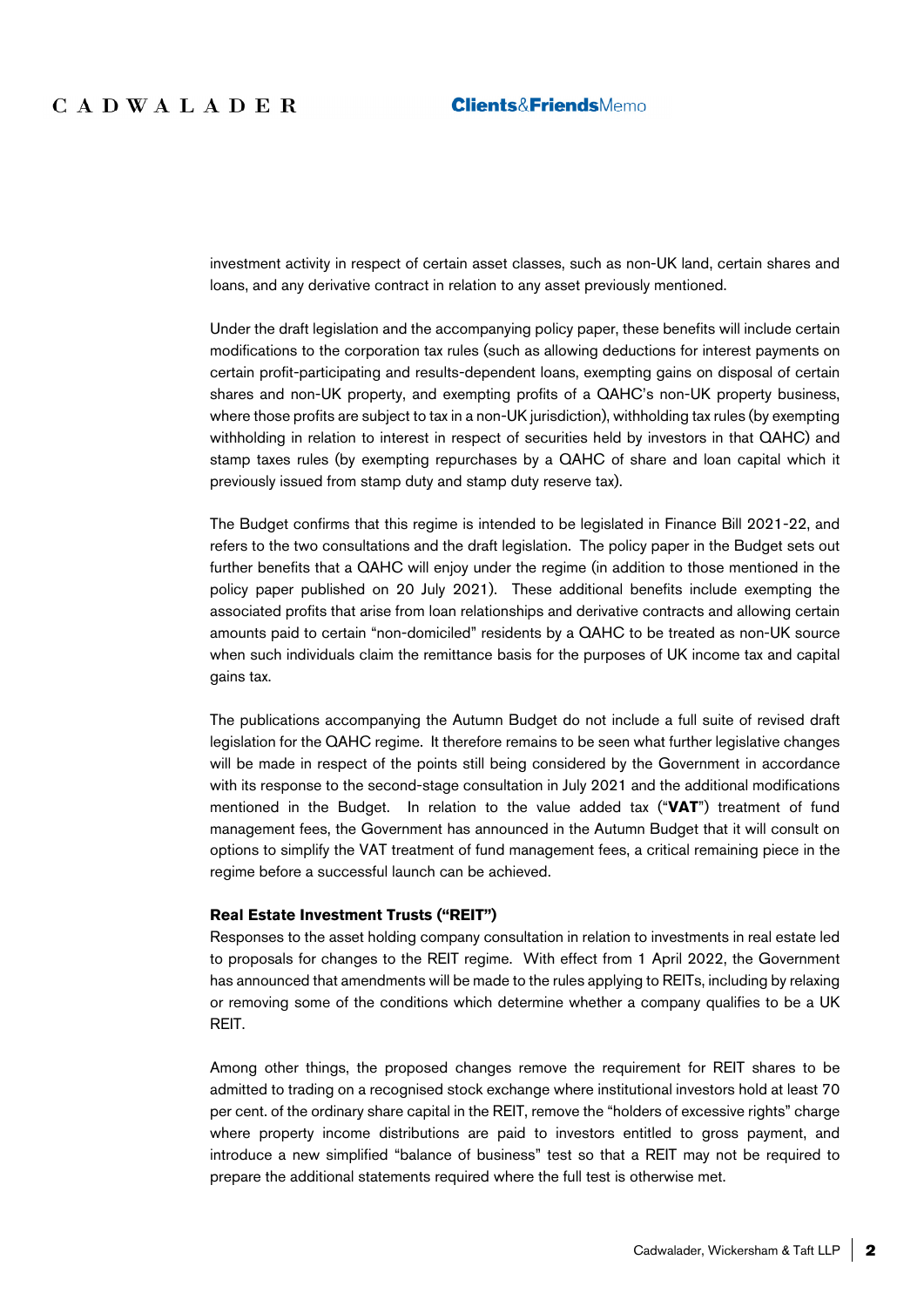These amendments will no doubt be welcome by the real estate investment sector, and will alleviate certain constraints and administrative burdens, thus further enhancing the attractiveness of the UK REIT regime.

#### **Residential Property Developer Tax**

The Government consulted on the policy design of the new Residential Property Developer Tax ("**RPDT**") and conducted a technical consultation on the draft legislation during 2021. In Budget 2021, the Government confirmed the introduction of the RPDT with effect from 1 April 2022 for companies or groups of companies undertaking UK residential property development with annual profits in excess of £25 million. The Government announced in Budget 2021 that the rate of the RPDT would be 4 per cent. The £25 million allowance can be allocated by the group between its companies.

Whilst hypothecated taxes are not a common feature of the UK tax system, revenues raised from the RPDT are intended to be used to fund cladding remediation and thus, the RPDT is expected to be a time-limited tax. However, the draft legislation does not include a sunset clause, and respondents to the consultations noted that the expected revenues raised (expected to be £2 billion over a 10-year period) may be insufficient.

Non-profit housing developers and build-to-rent developers have been excluded from the scope of the RPDT.

Companies and groups engaging in residential property development will need to give careful consideration to the activities within scope and any reliefs (such as in respect of loss relief or group relief) which may be available.

#### **Public Consultation on Corporate Re-Domiciliation**

As part of the Autumn Budget publications, the Government has commenced a public consultation on corporate re-domiciliation into (and possibly out of) the UK. The Government wishes to seek views on, among other things, the tax consequences of a company re-domiciling into, or out of, the UK.

Re-domiciliation would enable to a company to change its place of incorporation into (and out of) the UK while maintaining its legal identity as a corporate body. The Government hopes that this will encourage foreign companies to shift their headquarters to the UK, with the redomiciliation process giving companies maximum continuity in business operations and substantially reducing administrative complexity. A flexible domiciliation regime, when combined with the QAHC regime described above, may also create new investment possibilities for funds and other market participants.

Under the current UK regime, companies are generally treated as UK resident for corporation tax purposes if they are incorporated in the UK (subject to exceptions) or the central management and control of the company is exercised in the UK, subject to being treated as non-UK resident by virtue of the tie-breaker test in a double tax agreement. In relation to inward re-domiciliation,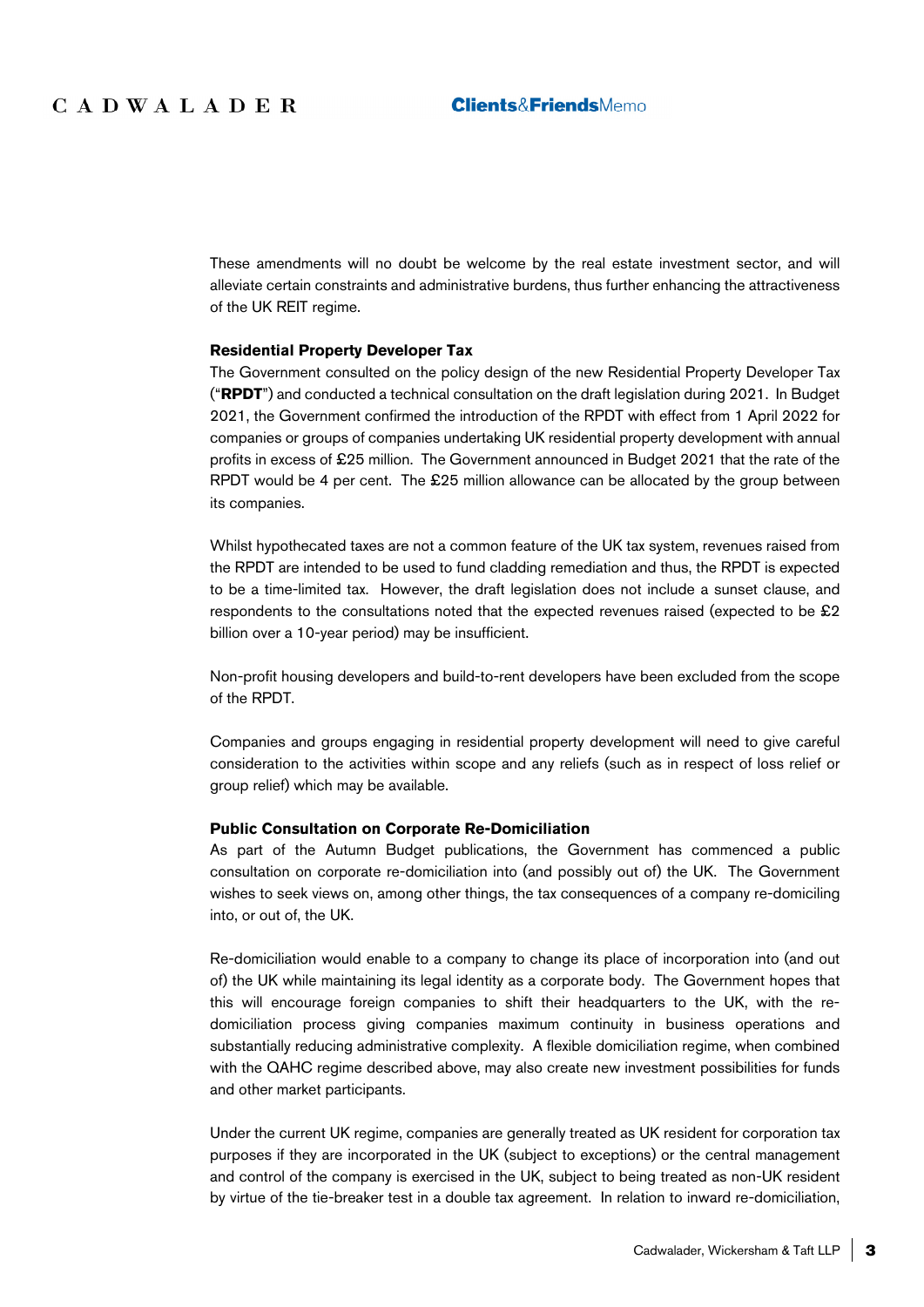the Government is considering whether, subject to any double tax agreement, the arriving company will be treated as UK resident by virtue of the re-domiciliation itself, or only be treated as UK resident if that company's central management and control is exercised in the UK.

In relation to outward re-domiciliation, the Government is considering whether the exiting company will cease to be UK resident by virtue of the re-domiciliation (assuming central management and control are exercised outside the UK) or continue to be treated as UK resident unless and until it is treated as non-UK resident by virtue of any double tax agreement.

Unsurprisingly, the Government is also concerned about the possible opportunities for tax avoidance that a re-domiciliation may bring. For example, inward re-domiciliation might create the risks of a loss-generating non-UK resident company becoming UK resident and seeking to utilise foreign losses against the UK profits of other group companies under the UK's group relief rules. The Government is clear in the Autumn Budget statement that such an obvious tax avoidance technique would not be permitted in any re-domiciliation regime.

The Government is also asking for views on the possible implications of re-domiciliation in relation to the personal taxation of the shareholders of re-domiciling companies, as well as considering the VAT treatment of re-domiciliations generally.

#### **Taxation of Securitisations and Insurance-Linked Securities**

A welcome announcement in the Autumn Budget is that the Government is proposing legislation in Finance Bill 2021-22 to facilitate changes to the stamp duty and stamp duty reserve tax ("**SDRT**") treatment of securitisation companies (under the UK's Taxation of Securitisation Companies Regulations) and qualifying transformer vehicles which feature in transactions involving insurance-linked securities ("**ILS**"). During the consultation on the UK tax treatment of securitisations in the spring of 2021, concerns were expressed regarding the uncertainty surrounding the application of the stamp duty loan capital exemption to securitisation companies. Those concerns centred around both: (i) securities issued and raised by securitisation companies, particularly where the returns on those securities are related to the profits of a business or carry a right to an excessive rate of return or repayment; and (ii) the stamp duty and SDRT treatment of the transfers of pools of loan assets as part of securitisation arrangements.

The Government has responded to those concerns in the Autumn Budget. Provisions in Finance Bill 2021-22 will allow the Government to make regulations to provide that stamp duty or SDRT is not chargeable on transfers of securities issued or raised by a securitisation company or a qualifying transformer vehicle. The Government has also stated its intention that those regulations will also provide that stamp duty or SDRT is not chargeable on transfers of securities to or by a securitisation company.

HMRC has, however, stopped short of confirming when the amending regulations will be made, which is likely to follow the Government's publication of its summary of responses to the Spring 2021 consultation. If those regulations are made, they should be helpful in facilitating a broad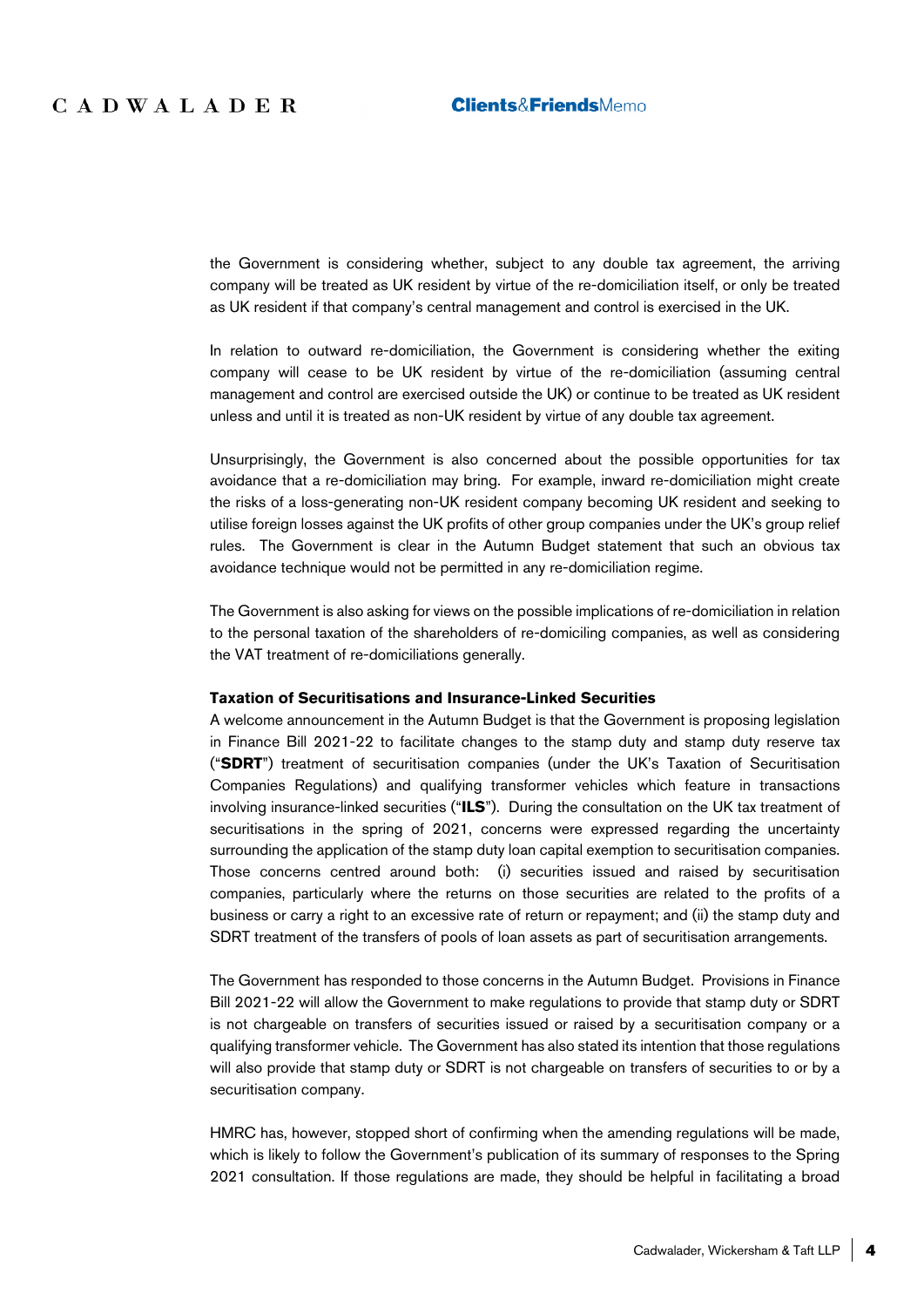range of term-deal securitisation arrangements, warehousing companies, and ILS-transformer vehicles which fall within the scope of the relevant UK securitisation and ILS legislation.

#### **Bank Corporation Tax Surcharge**

In a move widely seen as protecting London's position as a global financial centre post-Brexit, the Chancellor confirmed plans to reduce the tax surcharge on bank profits from 8 per cent. to 3 per cent. with effect from 1 April 2023. In addition, the surcharge allowance – being the threshold above which bank profits are liable to the surcharge – will be increased from £25 million to £100 million.

However, the reduction in the tax surcharge only partially offsets the proposed increases in the corporation tax rate from the current rate of 19 per cent. to 25 per cent. from 2023. Whilst this is a welcome move and should ensure that the UK remains competitive with other financial centres, the headline tax rates for banks will still increase from the current rate of 27 per cent. (19 per cent. corporation tax and 8 per cent. tax surcharge) to 28 per cent. (25 per cent corporation tax and 3 per cent. tax surcharge) from 1 April 2023.

#### **Abolition of Cross-Border Group Relief**

As the UK has left the European Union, groups with European Economic Area ("**EEA**") resident companies should not be treated more favourably than those with non-EEA resident companies. Currently, Chapter 3 of Part 5 of Corporation Tax Act 2010 provides that in specific circumstances, EEA companies can surrender losses as group relief to UK companies. This rule will be repealed from 27 October 2021.

Also, under current law, a company established outside the EEA with a UK permanent establishment ("**PE**") can only surrender the losses of its UK PE if it is not possible for those losses to be deducted from the non-UK profits of any person for any period. However, an EEA company with a UK PE can surrender losses of its UK PE if those losses have not been actually deducted from non-UK profits of any person. The Government has announced its intention in the Autumn Budget to correct this anomaly and to repeal the more favourable rules for EEA-resident companies. This change will apply for accounting periods ending 27 October 2021.

#### **Clamping Down on Promoters of Tax Avoidance**

Following the Government's announcement in November 2020 that it wanted to take further action against the promoters of tax avoidance arrangements, the Government consulted publicly during the summer of 2021 on a range of measures which it hoped would change the economics of promoting tax avoidance schemes. In the wake of these developments, the Autumn Budget sets out the details of new countermeasures which will be sought by the Government in Finance Bill 2021-22.

These include:

 penalties on UK entities which facilitate tax avoidance provided by offshore promoters. The Government policy paper in the Autumn Budget describes those UK entities as "willing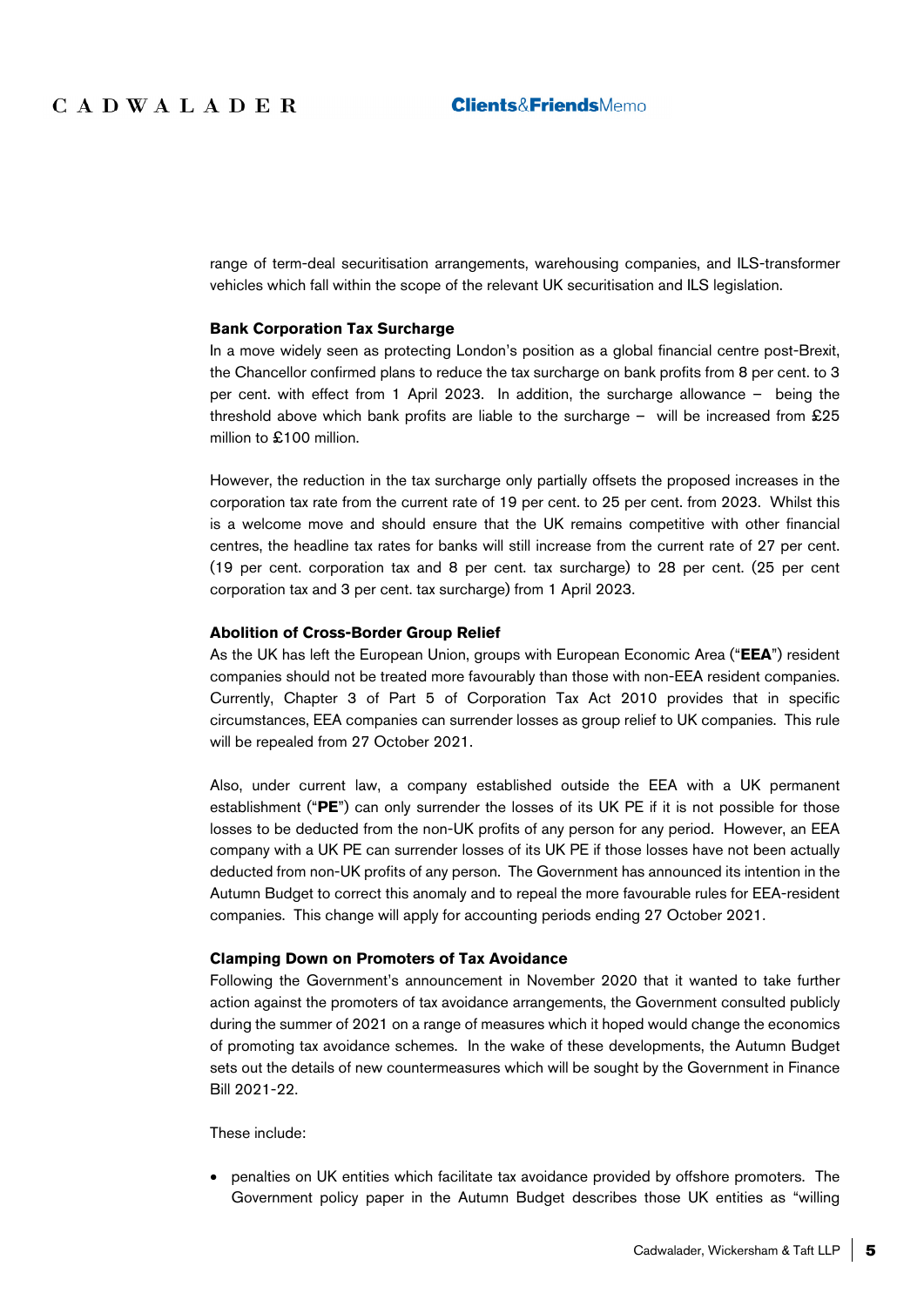associates and collaborators" of the offshore promoter, and such persons would not only face existing statutory penalties but also a new additional penalty of an amount up to the total fees (or HMRC's best estimate of such fees) which are derived from the facilitation;

- winding up companies that are "operating against the public interest" in promoting tax avoidance, regardless of whether (as currently is required to be the case) a tax debt exists under the relevant insolvency legislation;
- providing HMRC with the right to seek a "freezing order" against promoters' assets when HMRC is about to initiate proceedings for a tribunal-assessed penalty under current antiavoidance legislation. Such a freezing order would prevent any dissipation by the promoter of their assets, irrespective of whether an enforceable debt existed at the point that the freezing order is sought.

These provisions demonstrate HMRC's relentless targeting of the most persistent and determined promoters and enablers of tax avoidance, with HMRC's justification for its action being that such promoters and enablers are acting against the public interest and are causing significant damage to the UK economy. The proposals are certainly eye-catching, and it will be interesting to see whether the Government's initiative will be followed by other European tax authorities.

#### **Notification of Uncertain Tax Positions for Large Businesses**

HMRC has confirmed its intention to legislate in Finance Bill 2021-22 to require the notification of uncertain tax treatments by large businesses to HMRC. The forthcoming legislation will require large businesses (broadly, those with a £200 million UK turnover and £2 billion UK balance sheet) to notify HMRC where they have adopted an uncertain tax treatment, with the aim being to improve HMRC's ability to identify issues where businesses have adopted a legal interpretation or application of law which differs from HMRC's known position. The proposals are to apply to large businesses' tax returns from 1 April 2022.

#### **Economic Crime (Anti-Money Laundering) Levy (the "Levy")**

The new Levy is part of the Government's wider objective, outlined in the 2019 Economic Crime Plan, to develop a long-term "sustainable resourcing model" to tackle economic crime. The Levy was announced at Budget 2020, and that announcement was followed by a public policy consultation and the publication of draft legislation.

The Levy will commence in the financial year running from 1 April 2022 to 31 March 2023 on medium, large and very large entities which are regulated for anti-money laundering purposes at any point during that year. The Levy will be collected by (among others) HMRC, with unpaid levy debts and any related penalties being owed as a civil debt to the Crown. The rate of the Levy will depend on the relevant UK revenue of the relevant regulated entity, with threshold figures and Levy amounts to be finalised in Finance Bill 2021-22.

\* \* \*